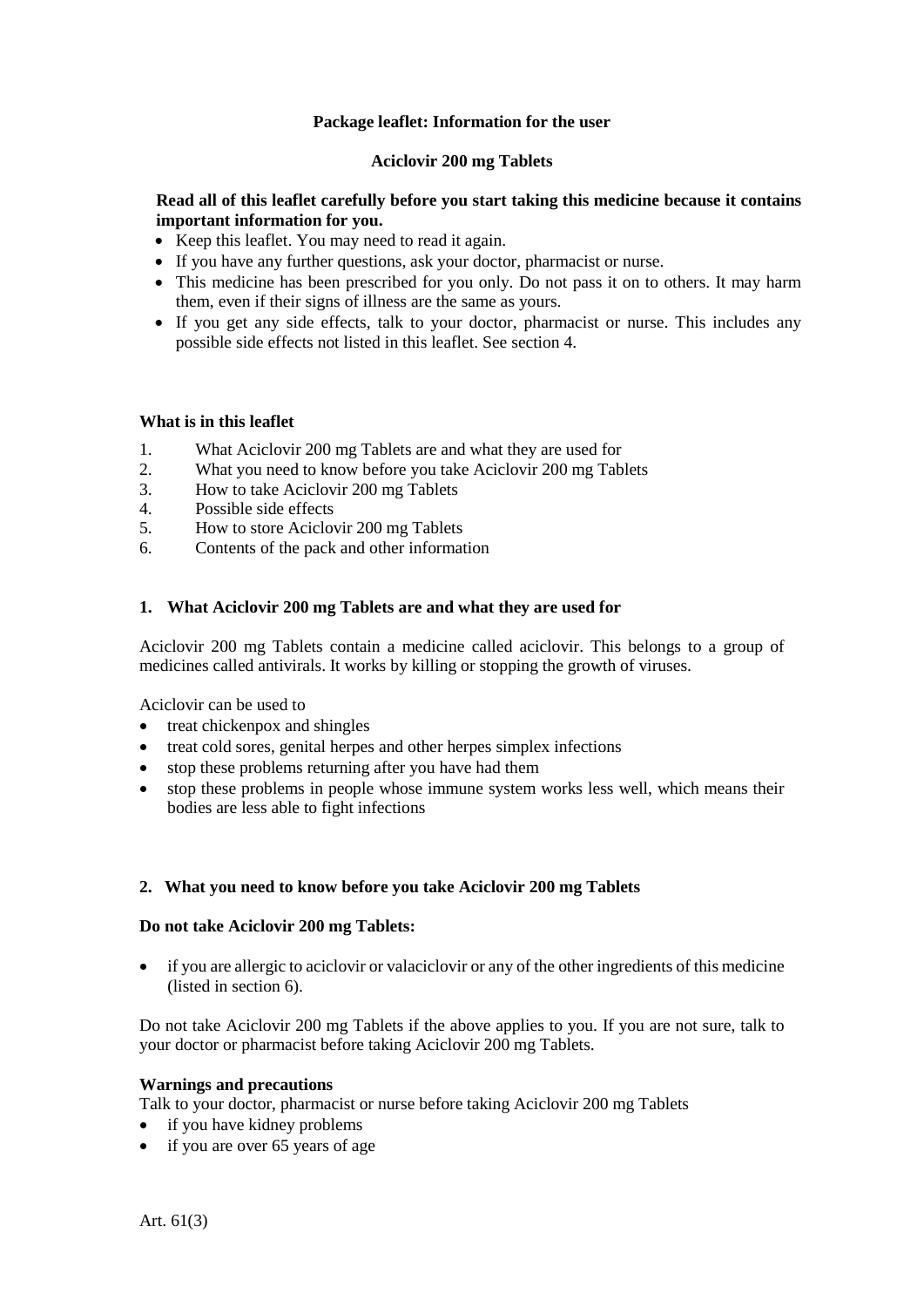If you are not sure if the above apply to you, talk to your doctor or pharmacist before taking Aciclovir 200 mg Tablets.

It is important that you drink plenty of water while taking Aciclovir 200 mg Tablets

# **Children**

Aciclovir tablets can be used mainly for the treatment of non-severe skin and mucous membranes herpes simplex virus (HSV) infections. Your child's doctor will recommend IV aciclovir for the treatment of neonatal HSV and severe HSV infection, if your child's immune system is not working properly.

# **Other medicines and Aciclovir 200 mg Tablets**

Tell your doctor or pharmacist if you are taking, have recently taken or might take any other medicines. This includes medicines obtained without a prescription, including herbal medicines.

In particular tell your doctor or pharmacist if you are taking any of the following medicines.

- probenecid, used to treat gout
- cimetidine, used to treat stomach ulcers
- mycophenolate mofetil, used to stop your body rejecting transplanted organs

# **Pregnancy and breast-feeding**

If you are pregnant or breast-feeding, think you may be pregnant or are planning to have a baby, ask your doctor or pharmacist for advice before taking this medicine.

### **Driving and using machines**

Some side effects such as feeling drowsy or sleepy may impair your ability to concentrate and react. Make sure you are not affected before you drive or operate machinery.

# **3. How to take Aciclovir 200 mg Tablets**

Always take this medicine exactly as your doctor or pharmacist has told you. Check with your doctor or pharmacist if you are not sure.

# **Taking this medicine**

- Take this medicine by mouth
- Dissolve the tablet in a glass of water and stir before drinking
- If you prefer, the tablet can also be swallowed whole with a little water.
- Start to take Aciclovir 200 mg Tablets as soon as possible.

The dose that you should take will depend on what you have been given Aciclovir 200 mg Tablets for. Your doctor will discuss this with you. An 800 mg tablet is also available.

### **Treatment of chickenpox and shingles**

• The usual dose is one 800 mg tablet taken five times a day

• You should space your dose by at least four hours• Suggested times are: **7am, 11am, 3pm, 7pm and 11pm**

• You should take Aciclovir 200 mg Tablets for seven days.

#### **Treatment of cold sores and genital herpes**

• The usual dose is one 200 mg tablet taken five times a day

.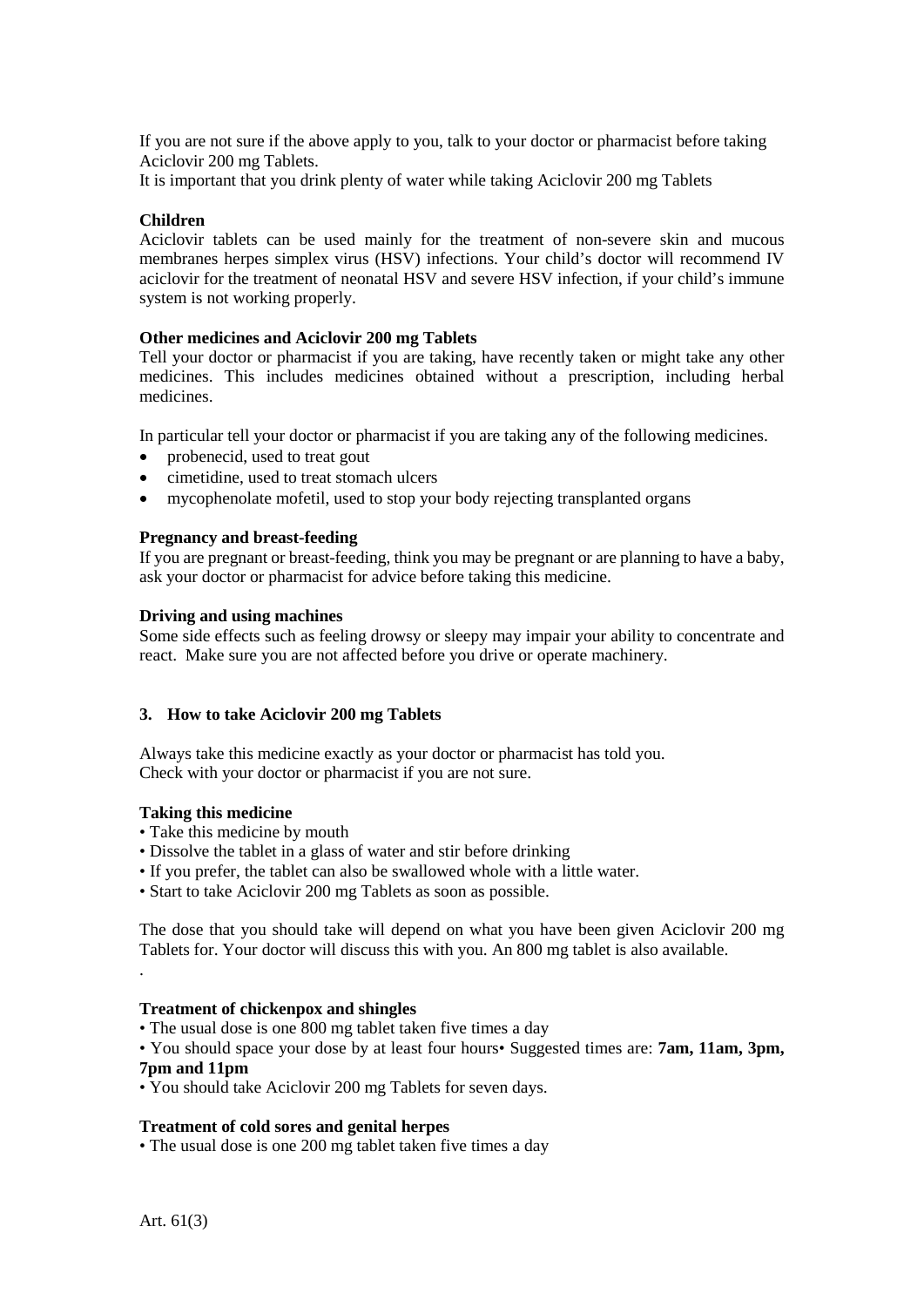• You should space your dose by at least four hours

Suggested times are: **7am, 11am, 3pm, 7pm and 11pm**

• You should take Aciclovir 200 mg Tablets for five days, or longer if your doctor tells you to.

### **Stopping these problems returning after you have had them**

- The usual dose is one 200 mg tablet taken four times a day
- You should try to space each dose by 6 hours
- You should take Aciclovir 200 mg Tablets until your doctor tells you to stop.

#### **Stopping these problems in people whose immune systems work less well and whose bodies are less able to fight infections**

- The usual dose is one 200 mg tablet taken four times a day
- You should try to space each dose by 6 hours
- You should take Aciclovir 200 mg Tablets until your doctor tells you to stop.

### **Your doctor may adjust the dose of Aciclovir 200 mg Tablets if:**

- it is for a child
- you are over 65 years of age

• you have kidney problems. If you have kidney problems, it is important to drink plenty of water while you are being treated with Aciclovir 200 mg Tablets

Talk to your doctor before taking Aciclovir 200 mg Tablets if any of the above apply.

### **If you take more Aciclovir Tablets than you should**

Aciclovir 200 mg Tablets are not usually harmful, unless you take too much over several days. Talk to your doctor or pharmacist if you take too much Aciclovir 200 mg Tablets. Take the medicine pack with you.

#### **If you forget to take Aciclovir Tablets**

- If you forget to take Aciclovir 200 mg Tablets, take it as soon as you remember. However, if it is nearly time for your next dose, skip the missed dose.
- Do not take a double dose to make up for a forgotten dose.

# **4. Possible side effects**

Like all medicines, this medicine can cause side effects, although not everybody gets them.

### **Serious side effects:**

If any of the following happen, stop taking Aciclovir 200 mg Tablets and tell your doctor immediately or go to the casualty department at your nearest hospital.

#### **Allergic reactions** (may affect up to 1 in 1,000 people)

If you have an allergic reaction, **stop taking Aciclovir 200 mg Tablets and see a doctor straight away**. The signs may include:

- rash, itching or hives on your skin
- swelling of your face, lips, tongue or other parts of your body
- shortness of breath, wheezing or trouble breathing
- collapse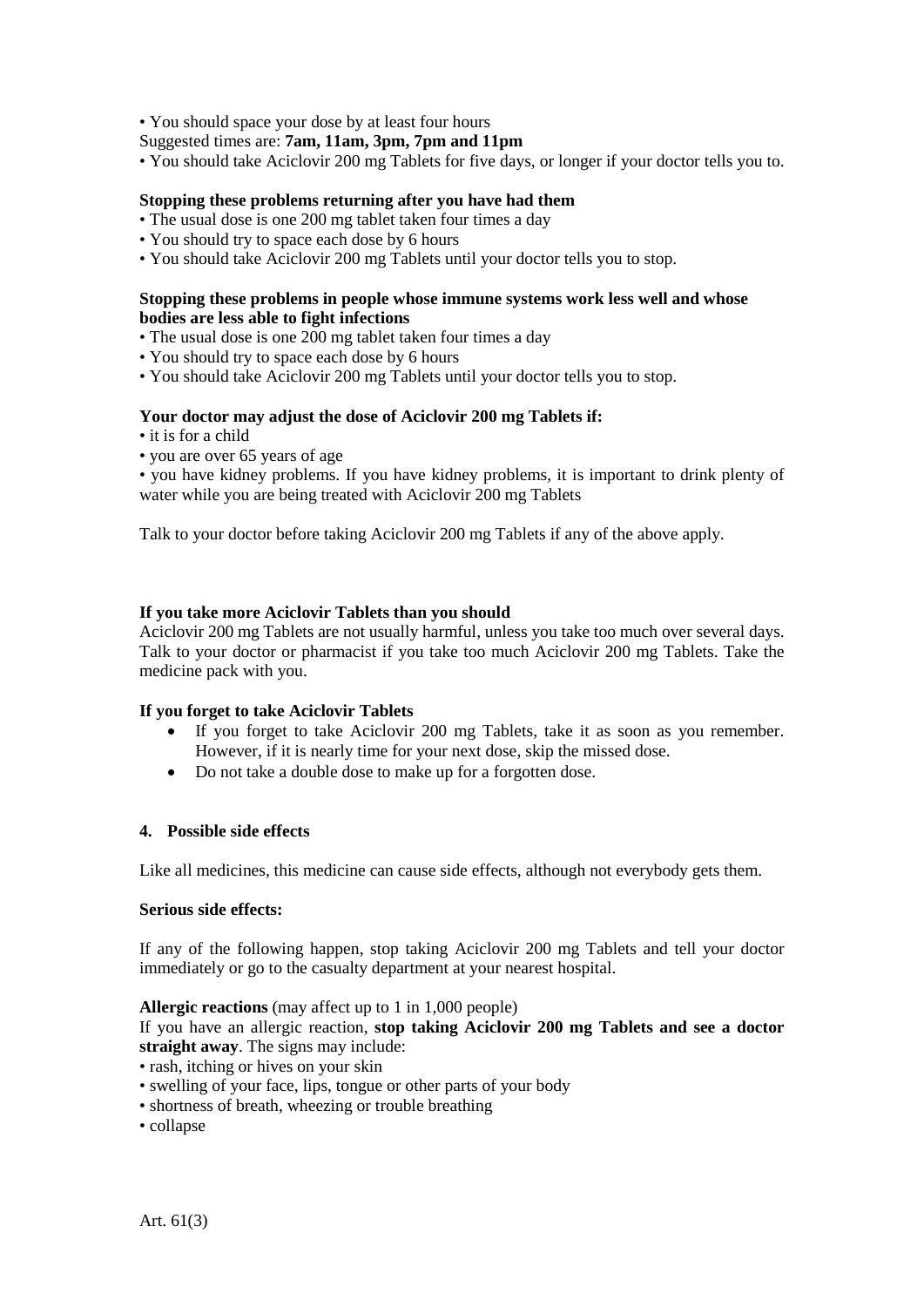# **Other side effects include:**

# **Common** (may affect up to 1 in 10 people)

- headache
- feeling dizzy
- feeling or being sick
- diarrhoea
- stomach pains
- rash
- skin reaction after exposure to light (photosensitivity)
- itching
- feeling tired
- unexplained fever (high temperature) and feeling faint, especially when standing up.

# **Uncommon** (may affect up to 1 in 100 people)

- itchy, hive-like rash
- hair loss.

**Rare** (may affect up to 1 in 1,000 people)

- effects on some blood and urine tests
- increases in the enzymes that work in the liver.

**Very rare** (may affect up to 1 in 10,000 people)

- reduced numbers of red blood cells (anaemia)
- reduced numbers of white blood cells

(leukopenia)

- reduced numbers of blood platelets (cells that help blood to clot) (thrombocytopenia)
- feeling weak
- feeling agitated or confused
- shaking or tremors
- hallucinations (seeing or hearing things that aren't there)
- fits
- feeling unusually sleepy or drowsy
- unsteadiness when walking and lack of coordination
- difficulty speaking
- inability to think or judge clearly
- unconsciousness (coma)
- paralysis of part or all of your body
- disturbances of behaviour, speech and eye movements
- stiff neck and sensitivity to light
- inflammation of the liver (hepatitis)
- yellowing of your skin and whites of your eyes (jaundice)
- kidney problems where you pass little or no urine
- pain in your lower back, the kidney area of your back or just above your hip (renal pain).

# **Reporting of side effects**

If you get any side effects, talk to your doctor or pharmacist. This includes any possible side effects not listed in this leaflet.

You can also report side effects directly via the Yellow Card Scheme

at: [www.mhra.gov.uk/yellowcard](http://www.mhra.gov.uk/yellowcard) or search for MHRA Yellow Card in the Google Play or Apple App Store. By reporting side effects you can help provide more information on the safety of this medicine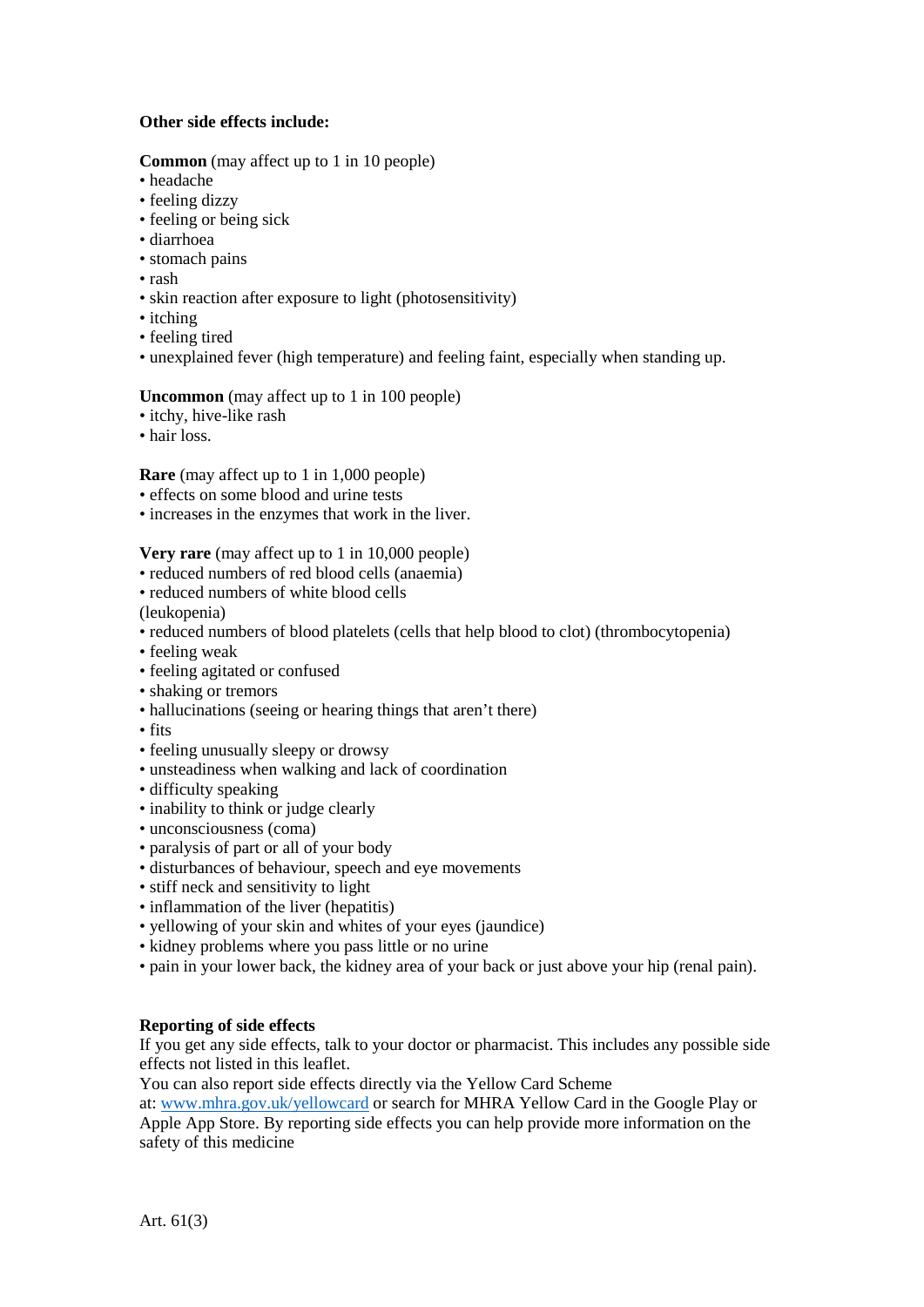### **5. How to store Aciclovir 200 mg Tablets**

Keep this medicine out of the sight and reach of children.

Do not use this medicine after the expiry date which is stated on the blister and the carton. The expiry date refers to the last day of that month.

Do not throw away any medicines via wastewater or household waste. Ask your pharmacist how to throw away medicines you no longer use. These measures will help protect the environment.

### **6. Contents of the pack and other information**

Aciclovir Tablets are available in three different strengths: However, this leaflet applies only to 200 mg strength.

#### **What Aciclovir 200 mg Tablets contain**

The active substance is Aciclovir. Each tablet contains 200 mg of Aciclovir.

The other ingredients are: Magnesium stearate, microcrystalline cellulose, sodium starch glycollate, pregelatinised starch and colloidal anhydrous silica.

### **What Aciclovir 200 mg Tablets look like and contents of the pack**

Aciclovir 200 mg tablets are capsule shaped biconvex uncoated white to off-white tablets with "200" debossed on one side and "ACV" on the other side.

Aciclovir Tablets are available in packs of 25, 60 and 100 tablets.

Not all pack sizes may be marketed.

# **Marketing Authorisation Holder and Manufacturer**

#### **Marketing Authorisation Holder:**

Ranbaxy (UK) Limited 5<sup>th</sup> floor, Hyde Park, Hayes 3 11 Millington Road Hayes, UB3 4AZ United Kingdom

#### **Manufacturers:**

Terapia S.A. 124 Fabricii Street 400632 Cluj-Napoca Cluj Romania

Sun Pharmaceutical Industries Europe BV Polarisavenue 87